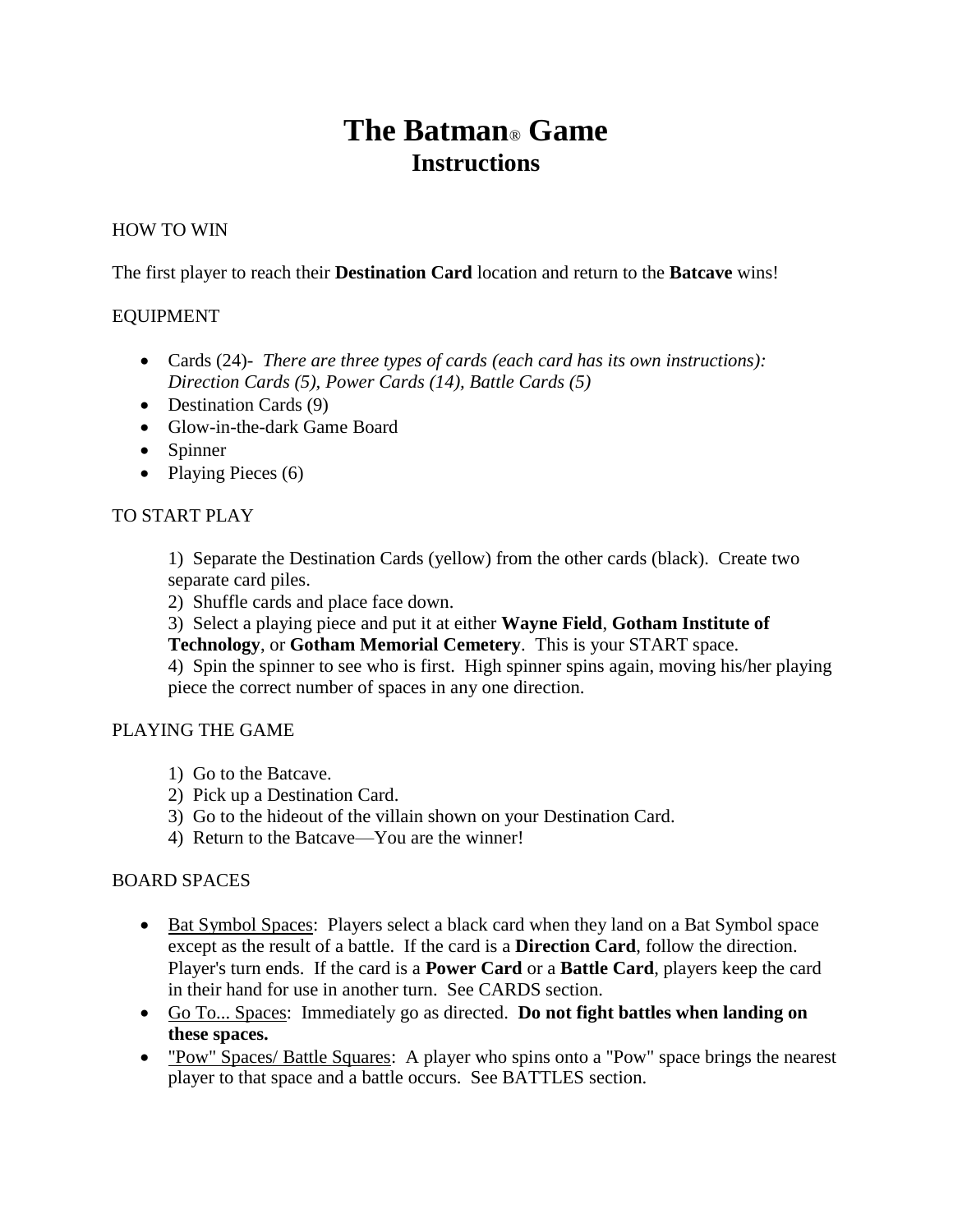## CARDS

- Destination Cards: Players must reach the Batcave in order to take a **Destination Card**. Destination Cards show players the hideouts they must go to. Do not reveal destinations until hideout is reached.
- Power Cards: Let you use shortcuts, cross rivers, and move farther. Only one Power Card may be played per turn. Play card before spinning spinner. Power cards may not be used in battles. The Batman's Cape card can have **any one power** found on power card. **If you play a Power Card and are unable to use it during that turn, you lose it.**  Discard all cards into the discard pile after use.
- Batboat Card: Players can use a Batboat Card to cross the East River at either location. They can also float down the river to the Joker's or the Catwoman's hideout, or get off the river at any point next to the river. *For instance, a player near the Dayton Forest river crossing can use his/her Batboat Card to float up the river and get off near Luxor Oil.*
- Direction Cards: Tell you where to go. Obey card immediately.
- Battle Cards: Let you double your score on the spinner during a battle. They last only one battle. Follow rules for BATTLES listed below.

## **ACTIONS**

- Battles: A battle takes place when:
	- 1) A player spins the spinner and moves to the same space as another player
	- 2) A player lands on a "Pow" Space
	- 3) A "Fight Any Player" Card is played

First, either player may use a **Battle Card** to double the number on their battle spin. Both players then spin. The player with the highest spin wins the fight. *In case of a tie, players fight again, reusing their Battle Cards if played.* The winner moves his/her playing piece the number shown on the winning spin (winner moves double his/her spin if a Battle Card has been played) and takes a black card from the loser. **Players do not follow the instructions on the spaces they land on as a result of a battle.**

- Crossing East River: The river can **only** be crossed as follows:
	- 1) Bridge- No Power Card needed.
	- 2) Power Cards:

*Batcopter-* Leaves from Wayne Field or Luxor Oil *Batboat-* Ride across river from any space along the river *Utility Belt-* Go through tunnel **(You must play your Power Card before spinning the spinner.)**

## OTHER INFORMATION

- The Joker and Catwoman's Hideouts have water entrances. Players may reach them with a Batboat card.
- Players unable to cross the river may move until they land on a Bat Symbol space and obtain the appropriate **Power Card.**
- Players may spin a number greater than the number of spaces to the **Batcave**, **Luxor Oil Terminal**, **Wayne Field** or any hideout and still land on any of those spaces.